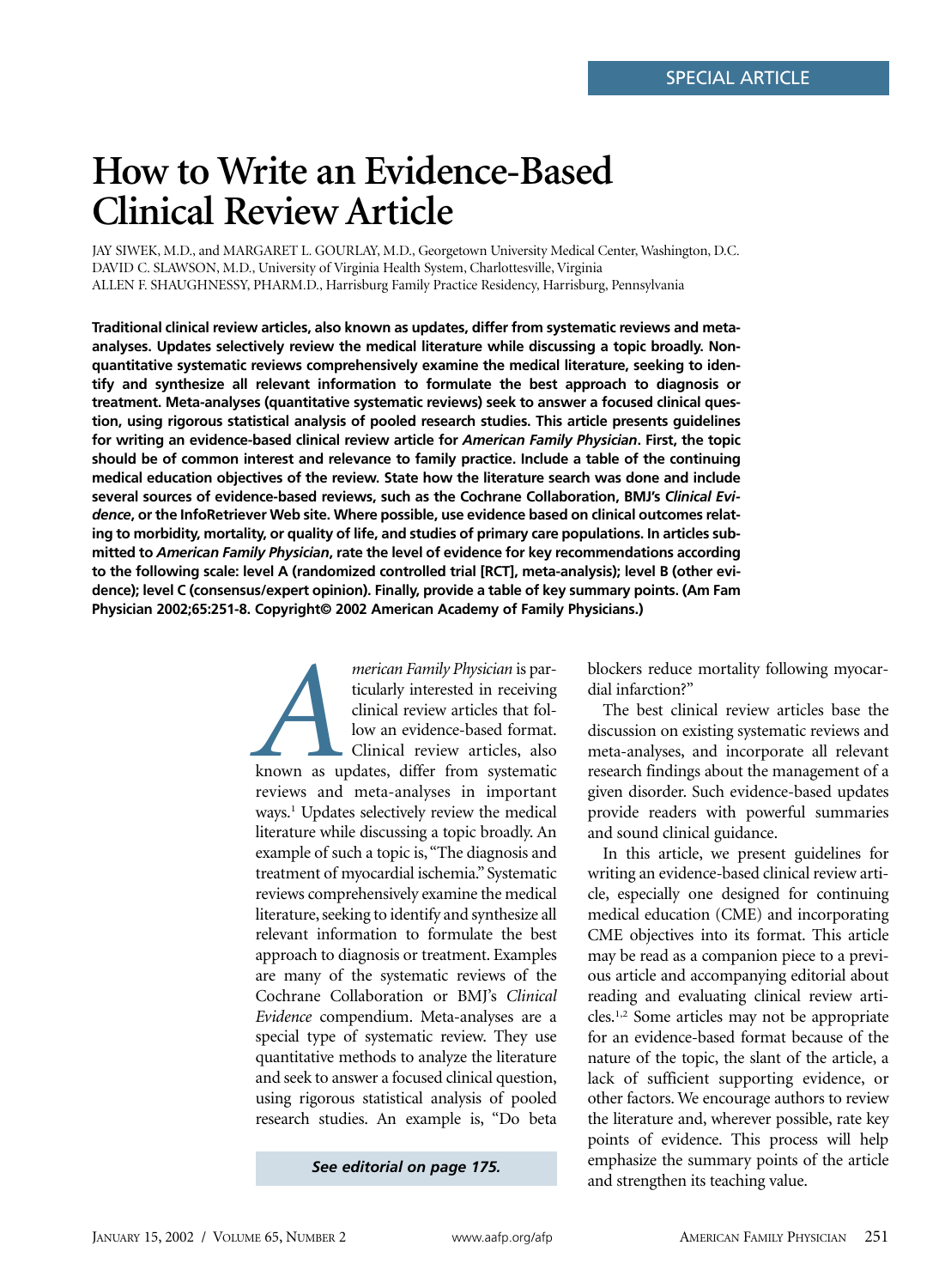#### **Topic Selection**

Choose a common clinical problem and avoid topics that are rarities or unusual manifestations of disease or that have curiosity value only. Whenever possible, choose common problems for which there is new information about diagnosis or treatment. Emphasize new information that, if valid, should prompt a change in clinical practice, such as the recent evidence that spironolactone therapy improves survival in patients who have severe congestive heart failure.<sup>3</sup> Similarly, new evidence showing that a standard treatment is no longer helpful, but may be harmful, would also be important to report. For example, patching most traumatic corneal abrasions may actually cause more symptoms and delay healing compared with no patching.<sup>4</sup>

## **Searching the Literature**

When searching the literature on your topic, please consult several sources of evidence-based reviews *(Table 1)*. Look for per-

#### TABLE 1

## **Some Sources of Evidence-Based Medicine**

## **Agency for Healthcare Research and Quality (AHRQ), formerly known as the Agency for Health Care Policy and Research (AHCPR): Clinical Guidelines and Evidence Reports\***

#### **http://www.ahrq.gov/clinic**

The AHRQ Web site includes links to the National Guideline Clearinghouse, Evidence Reports from the AHRQ's 12 Evidence-based Practice Centers (EPC), and Preventive Services. The AHCPR released 19 Clinical Practice Guidelines between 1992 and1996 that were not subsequently updated.

## *American College of Physicians Journal Club (ACPJC)*

# **http://www.acponline.org/journals/acpjc/jcmenu.htm**

*ACP Journal Club* evaluates evidence in individual articles. Commentary by ACP author offers clinical recommendations. Access to the online version of *ACPJC* is a benefit for members of the ACP-ASIM, but will be open to all until at least the end of 2001.

#### **Bandolier\***

#### **http://www.jr2.ox.ac.uk/bandolier/**

Features short evaluations/discussions of individual articles dealing with evidence-based clinical practice.

#### **Centre for Evidence Based Medicine (CEBM)**

#### **http://cebm.jr2.ox.ac.uk/**

The University of Oxford/Oxford Radcliffe Hospital Clinical School Web site includes links to CEBM within the Faculty of Medicine, a CATbank (Critically Appraised Topics), links to evidence-based journals, and EBM-related teaching materials.

#### **Center for Research Support, TRIP Database**

#### **http://www.ceres.uwcm.ac.uk/frameset.cfm?section=trip**

The AHRQ began the Translating Research into Practice (TRIP) initiative in 1990 to implement evidencebased tools and information. The TRIP Database features hyperlinks to the largest collection of EBM materials on the internet, including NGC, POEM, DARE, Cochrane Library, CATbank, and individual articles. A good starting place for an EBM literature search.

#### *Clinical Evidence,* **BMJ Publishing Group\***

#### **http:www.clinicalevidence.org**

Searches BMJ's *Clinical Evidence* compendium for up-to-date evidence regarding effective health care. Lists available topics and describes the supporting body of evidence to date (e.g., number of relevant randomized controlled trials published to date). Concludes with interventions "likely to be beneficial" versus those with "unknown effectiveness." Individuals who have received a free copy of *Clinical Evidence* Issue 5 from the United Health Foundation are also entitled to free access to the full online content.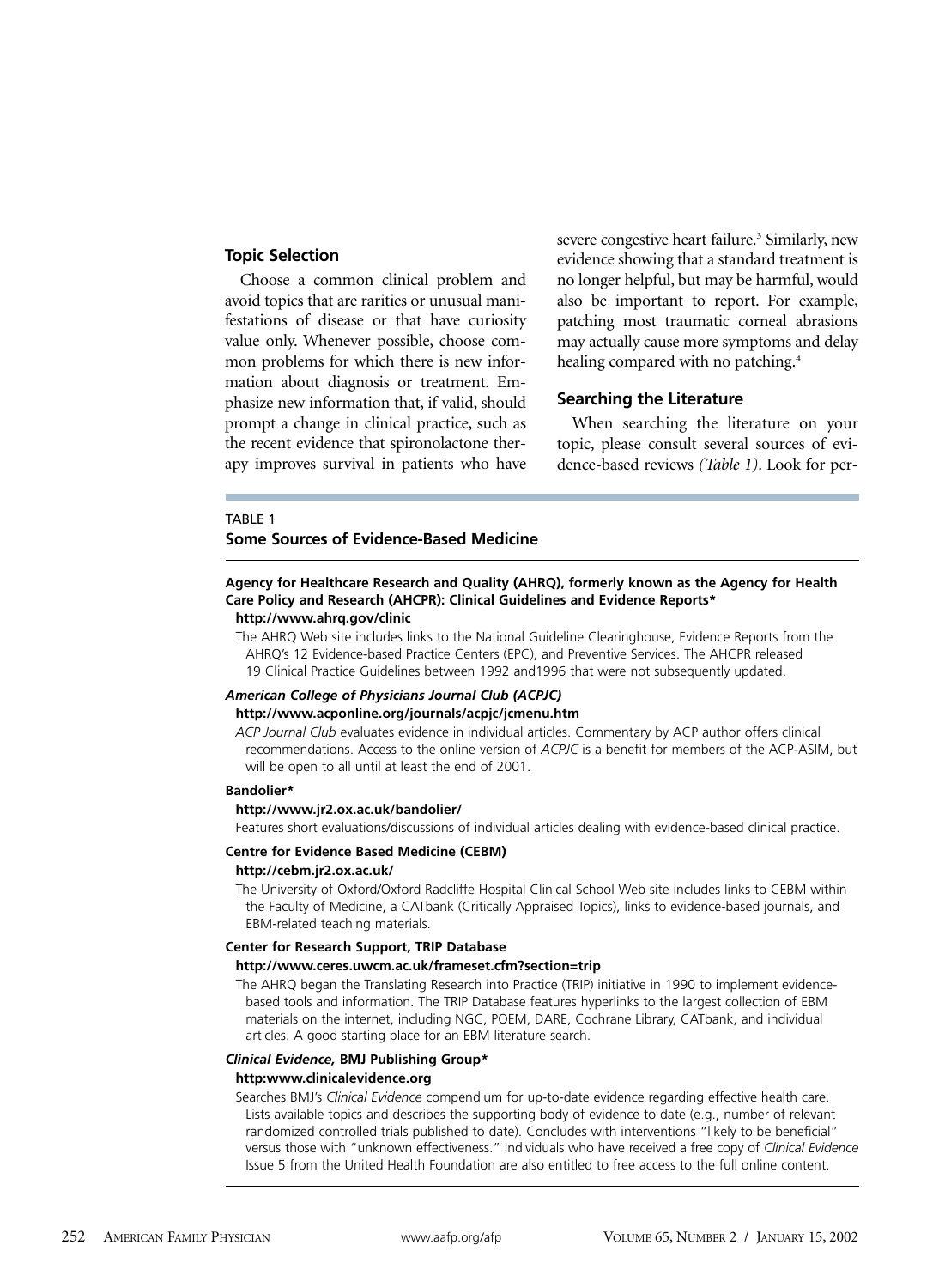#### **Cochrane Database of Systematic Reviews\***

#### **http://www.cochrane.org/**

Systematic evidence reviews that are updated periodically by the Cochrane Group. Reviewers discuss whether adequate data are available for the development of EBM guidelines for diagnosis or management.

#### **Database of Abstracts of Reviews of Effectiveness (DARE)\***

#### **http://agatha.york.ac.uk/darehp.htm**

Structured abstracts written by University of York CRD reviewers (see NHS CRD). Abstract summaries review articles on diagnostic or treatment interventions and discuss clinical implications.

## *Effective Health Care\**

#### **http://www.york.ac.uk/inst/crd/ehcb.htm**

Bi-monthly, peer-reviewed bulletin for medical decision-makers. Based on systematic reviews and synthesis of research on the clinical effectiveness, cost-effectiveness and acceptability of health service interventions.

#### **Evidence-Based Medicine\***

#### **http://www.evidence-basedmedicine.com**

Bimonthly publication launched in 1995 by the BMJ Publishing Group. Article summaries include commentaries by clinical experts. Subscription is required.

#### *Evidence-Based Practice* **Newsletter (including** *JFP* **Patient-Oriented Evidence that Matters [POEM])\***

#### **http://www.ebponline.net**

This *JFP* newsletter features up-to-date POEM, Disease-Oriented Evidence (DOE), and tests approved for Category 1 CME credit. Subscription required.

#### **InfoPOEMs**

#### **http://www.infopoems.com**

Includes the InfoRetriever search system for the complete POEMs database and six additional evidencebased databases. Subscription is required.

#### **Institute for Clinical Systems Improvement (ICSI)\***

#### **http://www.ICSI.org**

ICSI is an independent, nonprofit collaboration of health care organizations, including the Mayo Clinic, Rochester, Minn. Web site includes the ICSI guidelines for preventive services and disease management.

#### **National Guideline Clearinghouse (NGC)**

#### **http://www.guidelines.gov/index.asp**

Comprehensive database of evidence-based clinical practice guidelines from government agencies and health care organizations. Describes and compares guideline statements with respect to objectives, methods, outcomes, evidence rating scheme, and major recommendations.

#### **National Health Service (NHS) Centre for Reviews and Dissemination (CRD) http://www.york.ac.uk/inst/crd/**

Searches CRD Databases (includes DARE, NHS Economic Evaluation Database, Health Technology Assessment Database) for EBM reviews. More limited than TRIP Database.

#### **Primary Care Clinical Practice Guidelines**

#### **http://medicine.ucsf.edu/resources/guidelines**

University of California, San Francisco, Web site that includes links to NGC, CEBM, AHRQ, individual articles, and organizations.

#### **U.S. Preventive Services Task Force (USPSTF)\***

#### **http://www.ahrq.gov/clinic/uspstfix.htm**

This Web site features updated recommendations for clinical preventive services based on systematic evidence reviews by the U.S. Preventive Services Task Force.

#### *EBM = evidence-based medicine.*

\*—*These Web sites are AAFP-approved sources of systematic evidence reviews. When these sources are used to prepare continuing medical education clinical content according to guidelines issued by the AAFP Commission of Continuing Medical Education, the content will qualify for the special designation of evidencebased CME. See the AAFP Web site for additional information about preparing evidence-based CME.*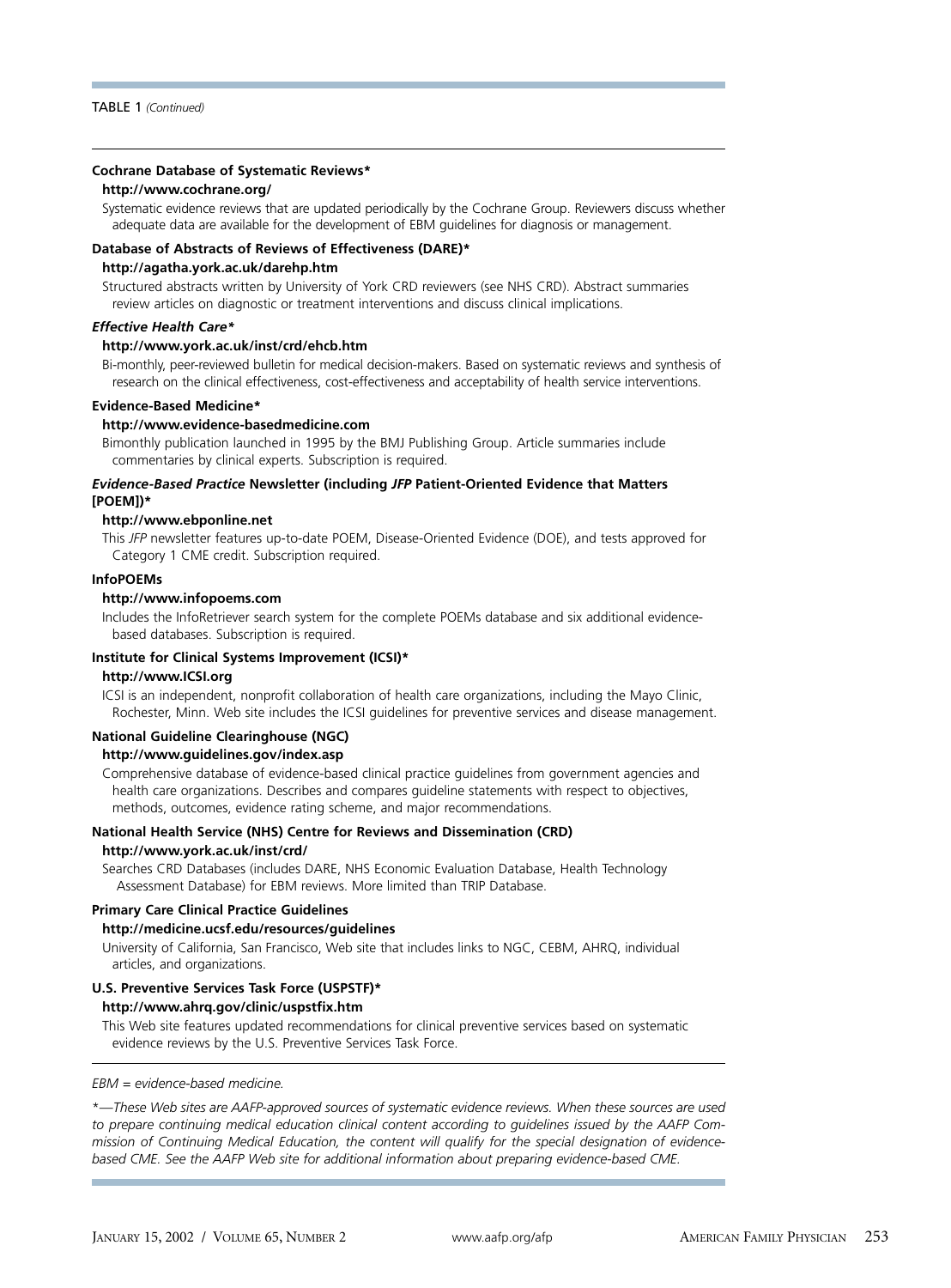tinent guidelines on the diagnosis, treatment, or prevention of the disorder being discussed. Incorporate all high-quality recommendations that are relevant to the topic. When reviewing the first draft, look for all key recommendations about diagnosis and, especially, treatment. Try to ensure that all recommendations are based on the highest level of evidence available. If you are not sure about the source or strength of the recommendation, return to the literature, seeking out the basis for the recommendation.

In particular, try to find the answer in an authoritative compendium of evidencebased reviews, or at least try to find a metaanalysis or well-designed randomized controlled trial (RCT) to support it. If none appears to be available, try to cite an authoritative consensus statement or clinical guideline, such as a National Institutes of Health Consensus Development Conference statement or a clinical guideline published by a major medical organization. If no strong evidence exists to support the conventional approach to managing a given clinical situa-

tion, point this out in the text, especially for key recommendations. Keep in mind that much of traditional medical practice has not yet undergone rigorous scientific study, and high-quality evidence may not exist to support conventional knowledge or practice.

## **Patient-Oriented vs. Disease-Oriented Evidence**

With regard to types of evidence, Shaughnessy and Slawson<sup>5-7</sup> developed the concept of Patient-Oriented Evidence that Matters (POEM), in distinction to Disease-Oriented Evidence (DOE). POEM deals with outcomes of importance to patients, such as changes in morbidity, mortality, or quality of life. DOE deals with surrogate end points, such as changes in laboratory values or other measures of response. Although the results of DOE sometimes parallel the results of POEM, they do not always correspond *(Table 2)*. 2 When possible, use POEM-type evidence rather than DOE. When DOE is the only guidance available, indicate that key clinical recommendations lack the support of outcomes

## TABLE<sub>2</sub> **Comparison of DOE and POEM**

| Intervention                     | DOE                                                                 | <b>POFM</b>                                                                                | Comment                                                            |
|----------------------------------|---------------------------------------------------------------------|--------------------------------------------------------------------------------------------|--------------------------------------------------------------------|
| Antiarrhythmic<br>therapy        | Antiarrhythmic drug X<br>decreases the incidence<br>of PVCs on ECGs | Antiarrhythmic drug X is<br>associated with an increase<br>in mortality                    | POEM results are contrary<br>to DOE implications                   |
| Antihypertensive<br>therapy      | Antihypertensive drug<br>treatment lowers blood<br>pressure         | Antihypertensive drug<br>treatment is associated<br>with a decrease in mortality           | POEM results are in<br>concordance with DOE<br>implications        |
| Screening for<br>prostate cancer | PSA screening detects<br>prostate cancer at an<br>early stage       | Whether PSA screening<br>reduces mortality from<br>prostate cancer is<br>currently unknown | Although DOE exists, the<br>important POEM is<br>currently unknown |

*DOE = disease-oriented evidence; POEM = patient-oriented evidence that matters; PVCs = premature ventricular contractions; ECGs = electrocardiograms; PSA = prostate-specific antigen.*

*Adapted with permission from Shaughnessy AF, Slawson DC. Getting the most from review articles: a guide for readers and writers. Am Fam Physician 1997;55:2155-60.*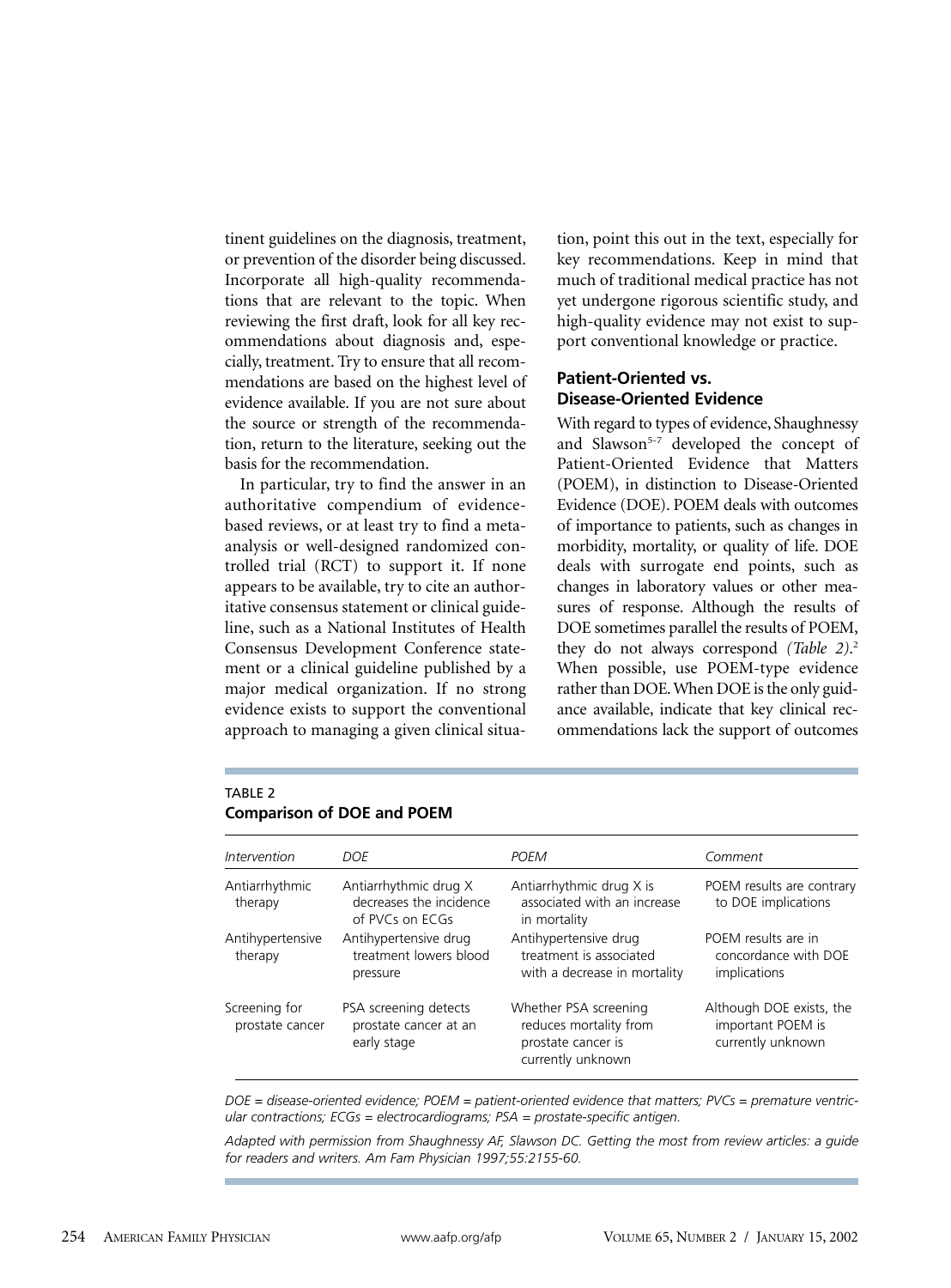evidence. Here is an example of how the latter situation might appear in the text: "Although prostate-specific antigen (PSA) testing identifies prostate cancer at an early stage, it has not yet been proved that PSA screening improves patient survival." (Note: PSA testing is an example of DOE, a surrogate marker for the true outcomes of importance—improved survival, decreased morbidity, and improved quality of life.)

#### **Evaluating the Literature**

Evaluate the strength and validity of the literature that supports the discussion (see the following section, Levels of Evidence). Look for meta-analyses, high-quality, randomized clinical trials with important outcomes (POEM), or well-designed, nonrandomized clinical trials, clinical cohort studies, or casecontrolled studies with consistent findings. In some cases, high-quality, historical, uncontrolled studies are appropriate (e.g., the evidence supporting the efficacy of Papanicolaou smear screening). Avoid anecdotal reports or repeating the hearsay of conventional wisdom, which may not stand up to the scrutiny of scientific study (e.g., prescribing prolonged bed rest for low back pain).

Look for studies that describe patient populations that are likely to be seen in primary care rather than subspecialty referral populations. Shaughnessy and Slawson's guide for writers of clinical review articles includes a section on information and validity traps to avoid.<sup>2</sup>

#### **Levels of Evidence**

Readers need to know the strength of the evidence supporting the key clinical recommendations on diagnosis and treatment. Many different rating systems of varying complexity and clinical relevance are described in the medical literature. Recently, the third U.S. Preventive Services Task Force (USPSTF) emphasized the importance of rating not only the study type (RCT, cohort study, case-control study, etc.), but also the study quality as measured by internal validity and the quality of the entire body of evidence on a topic.<sup>8</sup>

While it is important to appreciate these evolving concepts, we find that a simplified grading system is more useful in *AFP.* We have adopted the following convention, using an ABC rating scale. Criteria for high-quality studies are discussed in several sources.8,9 See the *AFP* Web site (www.aafp.org/afp/authors. html) for additional information about levels of evidence and see the accompanying editorial in this issue discussing the potential pitfalls and limitations of any rating system.

• Level A (randomized controlled trial/ meta-analysis): High-quality randomized controlled trial (RCT) that considers all important outcomes. High-quality meta-analysis (quantitative systematic review) using comprehensive search strategies.

• Level B (other evidence): A well-designed, nonrandomized clinical trial. A nonquantitative systematic review with appropriate search strategies and well-substantiated conclusions. Includes lower quality RCTs, clinical cohort studies, and case-controlled studies with nonbiased selection of study participants and consistent findings. Other evidence, such as highquality, historical, uncontrolled studies, or well-designed epidemiologic studies with compelling findings, is also included.

• Level C (consensus/expert opinion): Consensus viewpoint or expert opinion.

Each rating is applied to a single reference in the article, not to the entire body of evidence that exists on a topic. Each label should include the letter rating (A, B, C), followed by the specific type of study for that reference. For example, following a level B rating, include one of these descriptors: (1) nonrandomized clinical trial; (2) nonquantitative systematic review; (3) lower quality RCT; (4) clinical cohort study; (5) case-controlled study; (6) historical uncontrolled study; (7) epidemiologic study.

Here are some examples of the way evidence ratings should appear in the text:

• "To improve morbidity and mortality, most patients in congestive heart failure should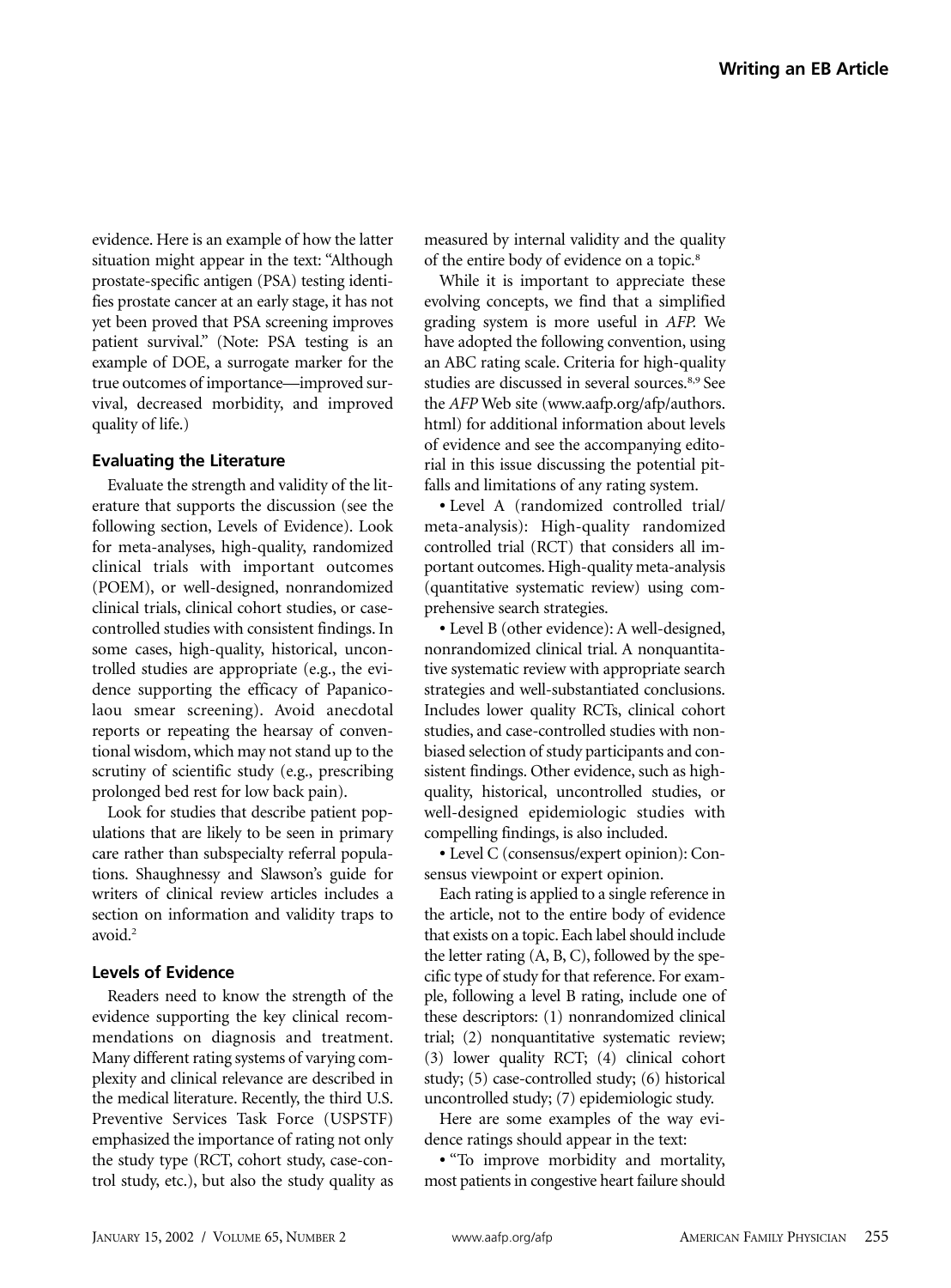be treated with an angiotensin-converting enzyme inhibitor. [Evidence level A, RCT]"

• "The USPSTF recommends that clinicians routinely screen asymptomatic pregnant women 25 years and younger for chlamydial infection. [Evidence level B, nonrandomized clinical trial]"

• "The American Diabetes Association recommends screening for diabetes every three years in all patients at high risk of the disease, including all adults 45 years and older. [Evidence level C, expert opinion]"

When scientifically strong evidence does not exist to support a given clinical recommendation, you can point this out in the following way:

• "Physical therapy is traditionally prescribed for the treatment of adhesive capsulitis (frozen shoulder), although there are no randomized outcomes studies of this approach."

# **Format of the Review**

#### **INTRODUCTION**

The introduction should define the topic and purpose of the review and describe its rel-

## The Authors

JAY SIWEK, M.D., is professor and chair of the Department of Family Medicine at Georgetown University Medical Center, Washington, D.C. He is also editor of *American Family Physician*. A graduate of Georgetown University School of Medicine, Dr. Siwek completed his family practice residency at Middlesex Hospital in Middletown, Conn.

MARGARET L. GOURLAY, M.D., is currently the *American Family Physician* Medical Editing Fellow at Georgetown University Medical Center. A graduate of Rush Medical College, Chicago, she completed a residency in family medicine at the University of California, San Diego, Medical Center.

DAVID C. SLAWSON, M.D., is the B. Lewis Barnett, Jr. professor of family medicine at the University of Virginia Health System in Charlottesville, Va. He is director and founder of the Center for Information Mastery and serves as section editor for *The Journal of Family Practice POEMs*. Dr. Slawson is a graduate of the University of Michigan School of Medicine, Ann Arbor, Mich., and he completed postdoctoral training in family medicine at the University of Virginia.

ALLEN F. SHAUGHNESSY, PHARM.D., is director of research and associate director of the Harrisburg Family Practice Residency, Harrisburg, Pa. He completed his doctorate and fellowship training at the Medical University of South Carolina, Charleston.

*Address correspondence to Jay Siwek, M.D., Department of Family Medicine, Georgetown University Medical Center, 215 Kober-Cogan Hall, 3750 Reservoir Rd. NW, Washington DC 20007 (e-mail: afpjournal@georgetown.edu). Reprints are not available from the authors.* 

evance to family practice. The traditional way of doing this is to discuss the epidemiology of the condition, stating how many people have it at one point in time (prevalence) or what percentage of the population is expected to develop it over a given period of time (incidence). A more engaging way of doing this is to indicate how often a typical family physician is likely to encounter this problem during a week, month, year, or career. Emphasize the key CME objectives of the review and summarize them in a separate table entitled "CME Objectives."

#### **METHODS**

The methods section should briefly indicate how the literature search was conducted and what major sources of evidence were used. Ideally, indicate what predetermined criteria were used to include or exclude studies (e.g., studies had to be independently rated as being high quality by an established evaluation process, such as the Cochrane Collaboration). Be comprehensive in trying to identify all major relevant research. Critically evaluate the quality of research reviewed. Avoid selective referencing of only information that supports your conclusions. If there is controversy on a topic, address the full scope of the controversy.

#### **DISCUSSION**

The discussion can then follow the typical format of a clinical review article. It should touch on one or more of the following subtopics: etiology, pathophysiology, clinical presentation (signs and symptoms), diagnostic evaluation (history, physical examination, laboratory evaluation, and diagnostic imaging), differential diagnosis, treatment (goals, medical/surgical therapy, laboratory testing, patient education, and follow-up), prognosis, prevention, and future directions.

The review will be comprehensive and balanced if it acknowledges controversies, unresolved questions, recent developments, other viewpoints, and any apparent conflicts of interest or instances of bias that might affect the strength of the evidence presented.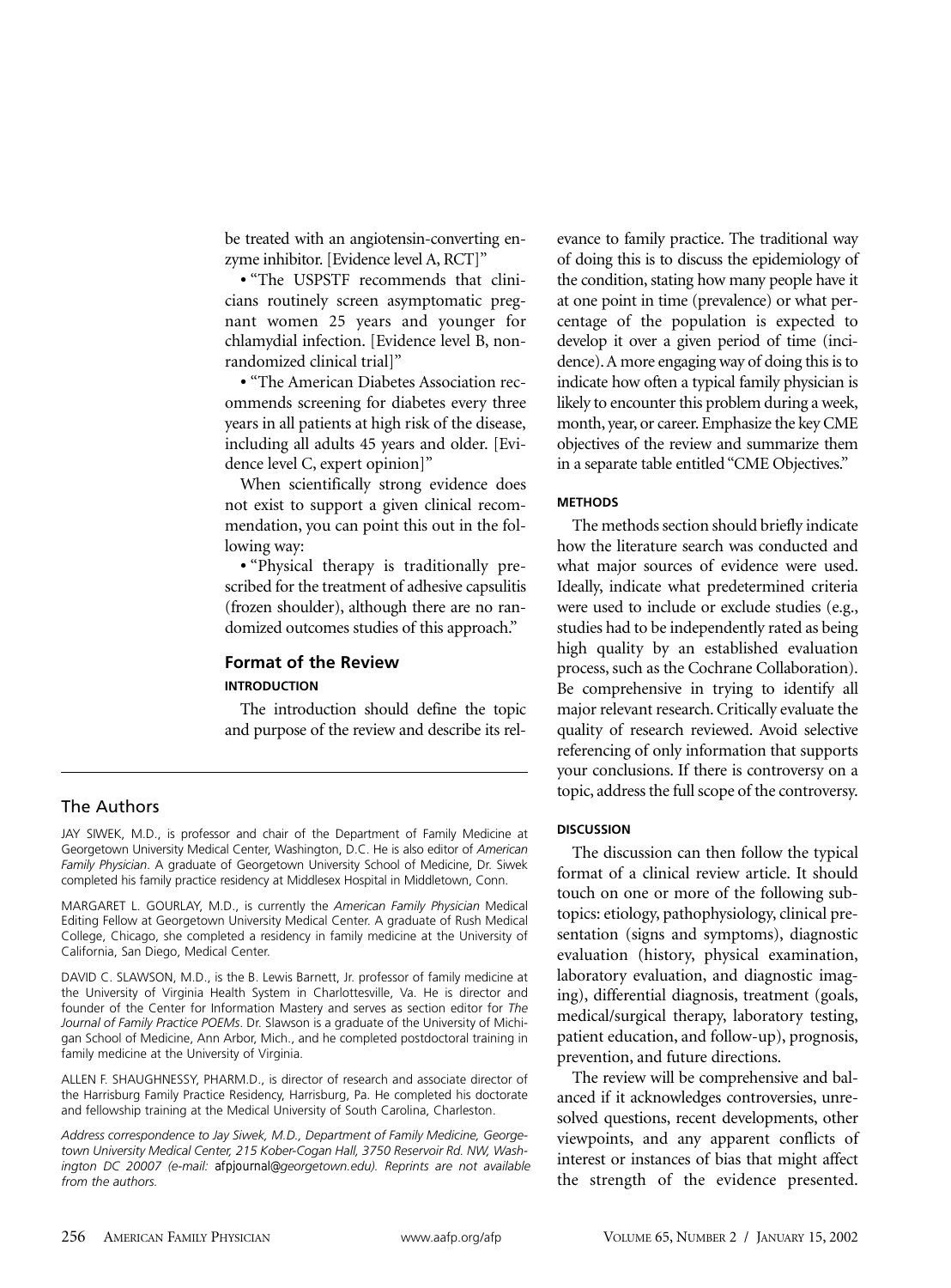Emphasize an evidence-supported approach or, where little evidence exists, a consensus viewpoint. In the absence of a consensus viewpoint, you may describe generally accepted practices or discuss one or more reasoned approaches, but acknowledge that solid support for these recommendations is lacking.

In some cases, cost-effectiveness analyses may be important in deciding how to implement health care services, especially preventive services.<sup>10</sup> When relevant, mention highquality cost-effectiveness analyses to help clarify the costs and health benefits associated with alternative interventions to achieve a given health outcome. Highlight key points about diagnosis and treatment in the discussion and include a summary table of the key take-home points. These points are not necessarily the same as the key recommendations, whose level of evidence is rated, although some of them will be.

Use tables, figures, and illustrations to highlight key points, and present a step-wise, algorithmic approach to diagnosis or treatment when possible.

Rate the evidence for key statements, especially treatment recommendations. We expect that most articles will have at most two to four key statements; some will have none. Rate only those statements that have corresponding references and base the rating on the quality and level of evidence presented in the supporting citations. Use primary sources (original research, RCTs, meta-analyses, and systematic reviews) as the basis for determining the level of evidence. In other words, the supporting citation should be a primary research source of the information, not a secondary source (such as a nonsystematic review article or a textbook) that simply cites the original source. Systematic reviews that analyze multiple RCTs are good sources for determining ratings of evidence.

## **REFERENCES**

The references should include the most current and important sources of support for key statements (i.e., studies referred to, new information, controversial material, specific quantitative data, and information that would not usually be found in most general reference textbooks). Generally, these references will be key evidence-based recommendations, meta-analyses, or landmark articles. Although some journals publish exhaustive lists of reference citations, *AFP* prefers to include a succinct list of key references. (We will make more extensive reference lists available on our Web site or provide links to your personal reference list.)

You may use the following checklist to ensure the completeness of your evidencebased review article; use the source list of reviews to identify important sources of evidence-based medicine materials.

## **Checklist for an Evidence-Based Clinical Review Article**

• The topic is common in family practice, especially topics in which there is new, important information about diagnosis or treatment.

• The introduction defines the topic and the purpose of the review, and describes its relevance to family practice.

• A table of CME objectives for the review is included.

• The review states how you did your literature search and indicates what sources you checked to ensure a comprehensive assessment of relevant studies (e.g., MEDLINE, the Cochrane Collaboration Database, the Center for Research Support, TRIP Database).

• Several sources of evidence-based reviews on the topic are evaluated *(Table 1)*.

• Where possible, POEM (dealing with changes in morbidity, mortality, or quality of life) rather than DOE (dealing with mechanistic explanations or surrogate end points, such as changes in laboratory tests) is used to support key clinical recommendations *(Table 2)*.

• Studies of patients likely to be representative of those in primary care practices, rather than subspecialty referral centers, are emphasized.